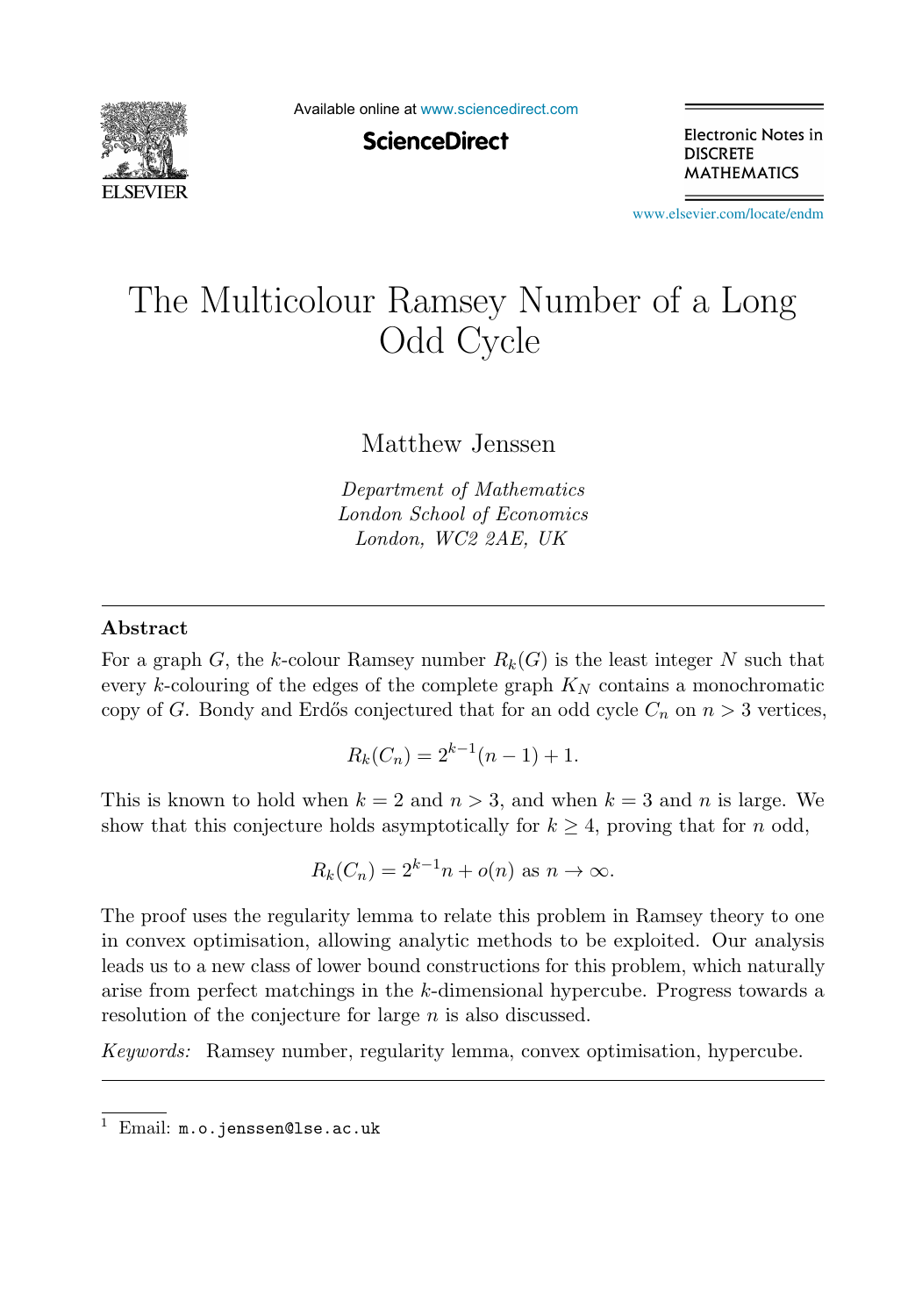### <span id="page-1-0"></span>**1 Introduction and Results**

For a graph G, the k-colour Ramsey number  $R_k(G)$  is the least integer N such that every k-colouring of the edges of the complete graph  $K_N$  contains a monochromatic copy of G. We let  $C_n$  denote the cycle of length n. The Ramsey numbers of cycles has been the subject of much study, in particular the value of  $R_2(C_n)$  has been determined for all n through the work of Bondy and Erdős  $|1|$ , Faudree and Schelp  $|4|$ , and Rosta  $|8|$ . For more than two colours the problem is far less understood. The following conjecture is attributed to Bondy and Erdős [\[1\]](#page-4-0).

**Conjecture 1** If  $k \geq 3$  and  $n > 3$  is odd, then

$$
R_k(C_n) = 2^{k-1}(n-1) + 1.
$$

We note that the value of  $R_k(C_n)$  when n is even exhibits different behaviour where the conjectured value is  $(k-1)n + O(1)$  as  $n \to \infty$ .

For  $k > 3$  and odd  $n > 3$ , Erdős and Graham [\[3\]](#page-4-0) proved the bounds  $2^{k-1}(n-1)+1 \le R_k(C_n) \le (k+2)!n$ . The lower bound motivates Conjecture 1, which the authors establish with a simple inductive construction: If there exists a k-colouring of the edges of the complete graph  $K_m$  with no monochromatic  $C_n$ , then by joining two such copies of  $K_m$  by edges of colour  $k+1$ , one obtains a  $(k+1)$ -colouring of  $K_{2m}$  with no monochromatic  $C_n$ . The base construction, for  $k = 1$ , is simply a monochromatic clique of size  $n - 1$ .

The first breakthrough towards Conjecture 1 was made by Luczak [\[6\]](#page-4-0) who used the regularity method to show that the  $k = 3$  case holds asymptotically, i.e. that for n odd,

$$
R_3(C_n) = 4n + o(n) \text{ as } n \to \infty.
$$

More recently, Kohayakawa, Simonovits and Skokan [\[5\]](#page-4-0) paired Luczak's approach with stability arguments to resolve the  $k = 3$  case of Conjecture 1 for large *n*. The case where  $k > 4$  remains open. Progress was made by Luczak, Simonovits and Skokan [\[7\]](#page-4-0) who showed that for  $k \geq 4$  and odd n,  $R_k(C_n) \leq k2^k n + o(n)$  as  $n \to \infty$ . In this paper we show that Conjecture 1 holds asymptotically for all  $k$ .

**Theorem 1** For  $k \geq 4$  and odd n,

$$
R_k(C_n) = 2^{k-1}n + o(n) \text{ as } n \to \infty.
$$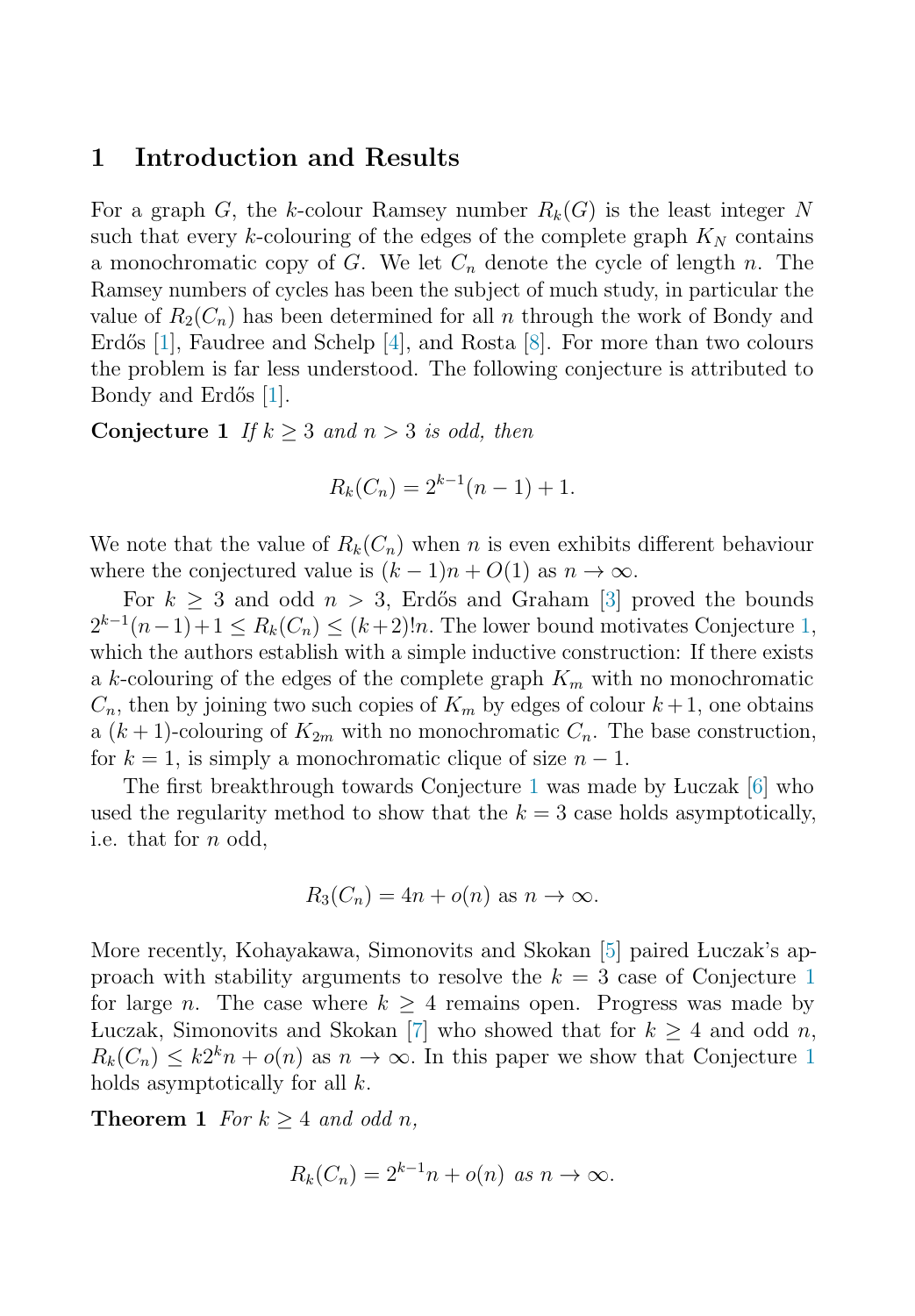<span id="page-2-0"></span>The proof of Theorem [1,](#page-1-0) which we sketch in the following section, leads us to a new class of extremal colourings for Conjecture [1](#page-1-0) which arise naturally from perfect matchings of the k-dimensional hypercube  $Q_k$ . We will formulate a conjecture, Conjecture [2,](#page-3-0) which asserts that these colourings are essentially the only extremal colourings for Conjecture [1.](#page-1-0) We discuss progress towards this conjecture and towards a resolution of Conjecture [1](#page-1-0) for large  $n$ .

# **2 Proof Methods and Hypercube Colourings**

For the proof of Theorem [1,](#page-1-0) let *n* be odd,  $\epsilon > 0$  and set  $N = 2^{k-1}n + \epsilon n$ . Suppose that there exists a k-colouring of the edges of  $G = K_N$ , avoiding a monochromatic copy of  $C_n$ . Let  $G_1, \ldots, G_k$  be its colour classes. We apply the k-colour version of the regularity lemma [\[9\]](#page-4-0), with a suitable choice of parameters, to obtain a regular partition of the vertex set  $V(G)$  into  $t+1$ classes  $V(G) = V_0 \cup ... \cup V_t$ . We construct a reduced graph R with vertex set 1, ..., t and the edge set formed by pairs  $\{i, j\}$  for which  $(V_i, V_j)$  is regular with respect to  $G_1, \ldots, G_k$ . We k-colour R by the majority colour in the pair  $(V_i, V_j)$ . The crucial point is that the graph R cannot contain a monochromatic, non-bipartite, connected subgraph with a matching of size greater than  $t/2^k$ since that would imply the existence of a monochromatic copy of  $C_n$  in the original graph  $G$  (see [\[6\]](#page-4-0), [\[7\]](#page-4-0)). The following theorem of Erdős and Gallai [\[2\]](#page-4-0) shows that forbidding a large matching in each connected component of a graph is very restrictive, in particular one forbids long cycles.

**Theorem 2** Let  $m \geq 2$ . If G is a graph such that G contains no cycle of length greater than m, then  $e(G) \le m(v(G)-1)/2$ .

We begin with a decomposition of  $R$  similar to the one exploited in [\[7\]](#page-4-0). Let  $R_1, \ldots, R_k$  be the colour classes of R. We may write  $R_i = R'_i \cup R''_i$ , where  $R'_i$  is the union of the bipartite components of  $R_i$  and  $R''_i$  is the union of the non-bipartite components of  $R_i$ . We now classify the vertices of R according to their position in this partition for each colour. For  $i \in [k]$ , write  $V(R'_i) = V_0^i \cup V_1^i$  where  $V_0^i$  and  $V_1^i$  are the vertex classes of a bipartition of  $R'_i$ and set  $V_i^i = V(R_i'')$ . For  $\tau = (\tau_1, \ldots, \tau_k) \in \{0, 1, *\}^k$ , let  $V_{\tau} = \bigcap_{j=1}^k V_{\tau_j}^j$  and note that  $V(R) = \bigcup_{\tau \in \{0,1,\ast\}^k} V_{\tau}$ , a disjoint union.

The main idea of the proof is now readily explained. We may think of an element  $\tau \in \{0, 1, *\}^k$  as a subcube of the k-dimesional hypercube  $Q_k$  via the correspondence  $\tau \to Q(\tau)$  where  $Q(\tau) = \{c \in \{0,1\}^k : c_j = \tau_j$  whenever  $\tau_j \in \{0,1\} \}.$ In other words we think of a coordinate whose entry is ∗, as a 'missing bit' and we consider the set of all possible ways of filling in these bits. In particular if  $\tau$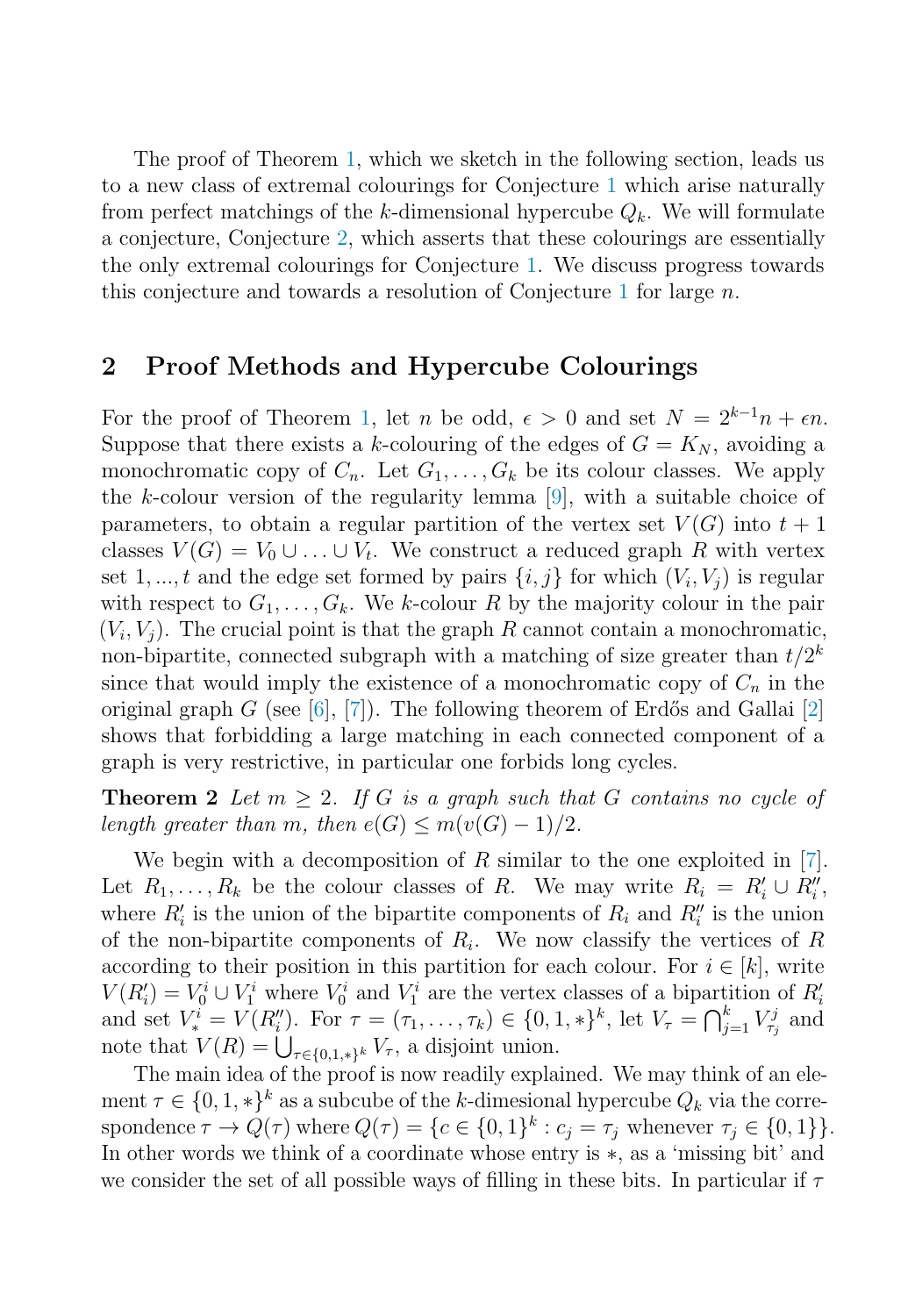<span id="page-3-0"></span>has only one bit missing then we think of  $Q(\tau)$  as an edge of  $Q_k$  in the natural way. Let  $m = 3^k$ , let  $\{\tau_1, \ldots, \tau_m\}$  be a fixed enumeration of the elements of  $\{0, 1, *\}^k$  and set  $v = (v_1, \ldots, v_m) := (|V_{\tau_1}|, \ldots, |V_{\tau_m}|)$ . Using Theorem [2](#page-2-0) to control the density of edges in each colour between the parts  $V_{\tau_1}, \ldots, V_{\tau_m}$  of the graph  $R$ , one obtains an inequality of the form

$$
F(v) \le 0,\tag{1}
$$

where  $F$  is a quadratic form that we do not specify here. We then view (1) as a constraint in a non-linear programme where we wish to maximise  $v(R) = \sum_{i=1}^{m} v_i$ , viewed as the objective function. This analytic viewpoint allows us to import tools from the theory of convex optimisation where first we use the combinatorial technique of 'compression' or 'shifting' to reduce (1) to a spherical constraint. What is remarkable is that (1) is strong enough to imply that  $v(R) = \sum_{i=1}^{m} v_i < t$  contradicting the assumption that  $v(R) = t$ and thus proving Theorem [1.](#page-1-0)

Looking more closely at the optimisation problem discussed above, one finds that  $\sum_{i=1}^{m} v_i$  is maximised precisely when v is supported on a perfect matching of the hypercube  $Q_k$  (recall that the coordinates of v are indexed by the subcubes of  $Q_k$ ). These optimal points naturally correspond to the following colourings of  $K_M$ , where  $M = 2^{k-1}(n-1)$ .

Let M be a perfect matching of  $Q_k$ . We express each edge of M as an element of  $\{0, 1, *\}^k$ . For each edge  $\tau \in \mathcal{M}$  form a monochromatic clique  $K(\tau)$ of size  $n-1$  and colour i, where i is the coordinate for which  $\tau_i = *$ . For  $\tau,\sigma \in \mathcal{M}$ , the edges between  $K(\sigma)$  and  $K(\tau)$  can be arbitrarily coloured with any colour j for which  $\tau, \sigma$  lie in opposite subcubes of  $Q_k$  of codimension 1 separated by the j<sup>th</sup> coordinate (i.e. either  $\sigma_j = 0, \tau_j = 1$  or  $\sigma_j = 1, \tau_j = 0$ ). It is not hard to show that such a colouring avoids monochromatic copies of  $C_n$ . Let us call such a colouring a *hypercube colouring*. If we inductively construct a perfect matching on  $Q_k$  by taking two perfect matchings on a disjoint pair of subcubes of codimension 1 and consider the associated hypercube colouring, we recover the colourings considered by Erdős and Graham [\[3\]](#page-4-0) that we described in the Introduction. However for  $k \geq 4$ , not all perfect matchings of  $Q_k$ decompose as the union of two matchings on a pair of codimension 1 subcubes, and so we obtain some genuinely new colourings. We conjecture that the following stability result holds. Recall that for a  $k$ -coloured graph  $G$ , we let  $G_i$  denote its *i*th colour class.

**Conjecture 2** Let  $k \geq 4$ . Then for any  $\epsilon > 0$ , there exists an  $\eta > 0$  and  $n_0 \in \mathbb{N}$ , such that for all odd  $n>n_0$  and  $N > (2^{k-1}-\eta)n$  the following holds. If